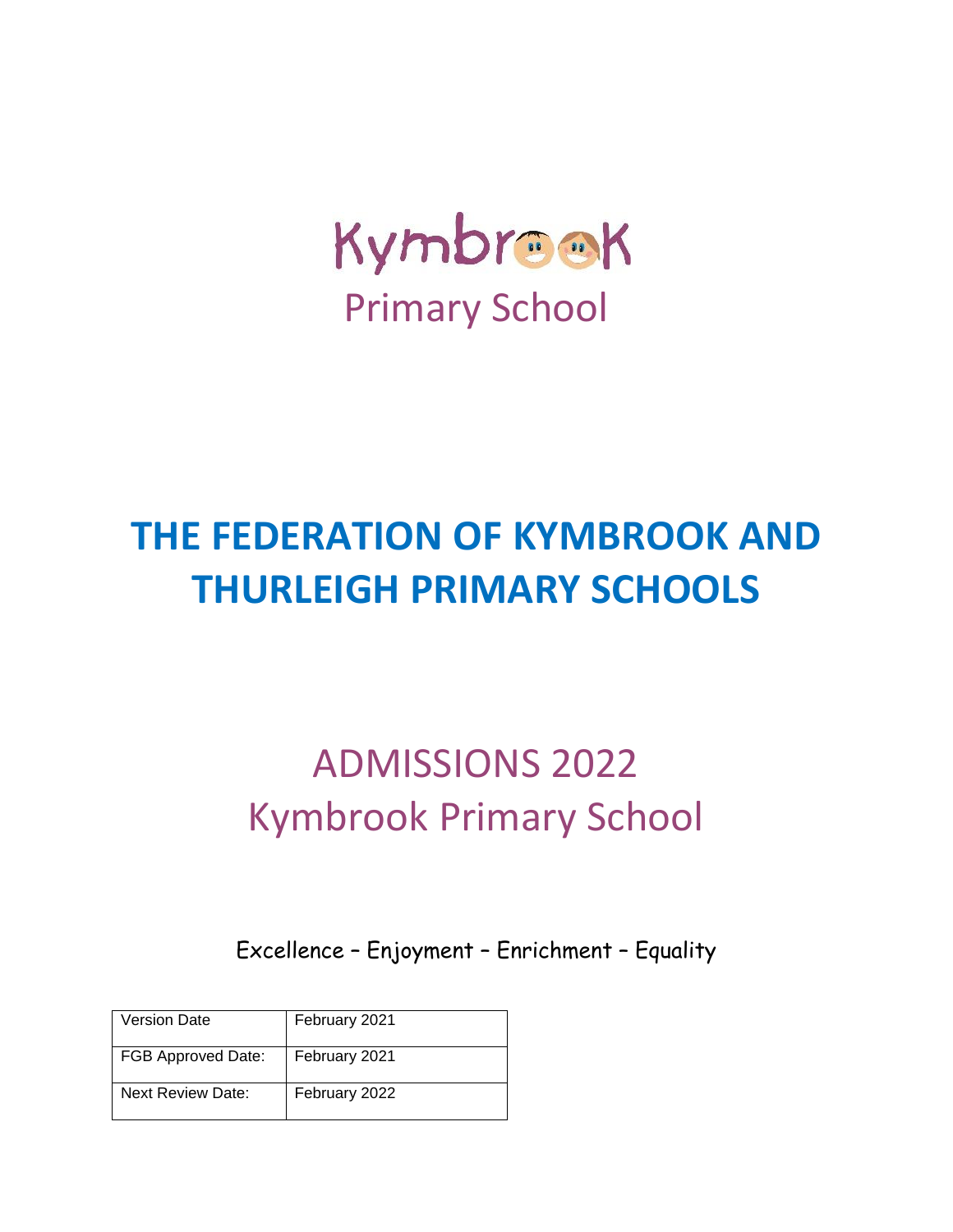# **Admissions Policy – Kymbrook Primary School**

## **ADMISSION ARRANGEMENTS 2022**

Kymbrook Primary School has an agreed admission number of 15 in each year group. Children will be admitted into the Reception Class in the September following their fourth birthday.

Application for admission at 4+ must be made to the Local Authority. In year applications for admission to attend Kymbrook Primary School from September 2022 should be made directly to the school.

When there are more applications than places available, the Governors will allocate the places in accordance with the following priority order:

#### **Kymbrook Primary:**

- 1. All children 'looked after' or children who were previously 'looked after' (see definition)
- 2. **'Looked after' children from Outside of England** A child is regarded as having been in state care in a place outside of England if they were accommodated by a public authority, a religious organisation or any other provider of care whose sole purpose is to benefit society.
- 3. Pupils living in the catchment area with siblings at the school (Bolnhurst, Little Staughton, Keysoe) (see definition)
- 4. Other pupils living in the catchment area
- 5. 'Very exceptional' medical grounds (see definition)
- 6. Other Siblings (see definition)
- 7. Any other children.

### **Definitions:**

**'Looked after children'** A child 'looked after' is a child who is (a) in the care of the local authority, or (b) being provided with accommodation by a local authority in the exercise of their social services functions (see Section 22(1) of the Children Act 1989).

**'Previously 'looked after children'** A previously looked after child is one who immediately after being 'looked after' became subject to an adoption, residence, or special guardianship order. An 'adoption order' is an order settling the arrangements to be made as to the person with who the child is to live under section 8 of the Children Act 1989. Section 14A of the Children Act 1989 defines a 'special guardianship order' as an order appointing one or more individuals to be a child's special guardian (or special guardians).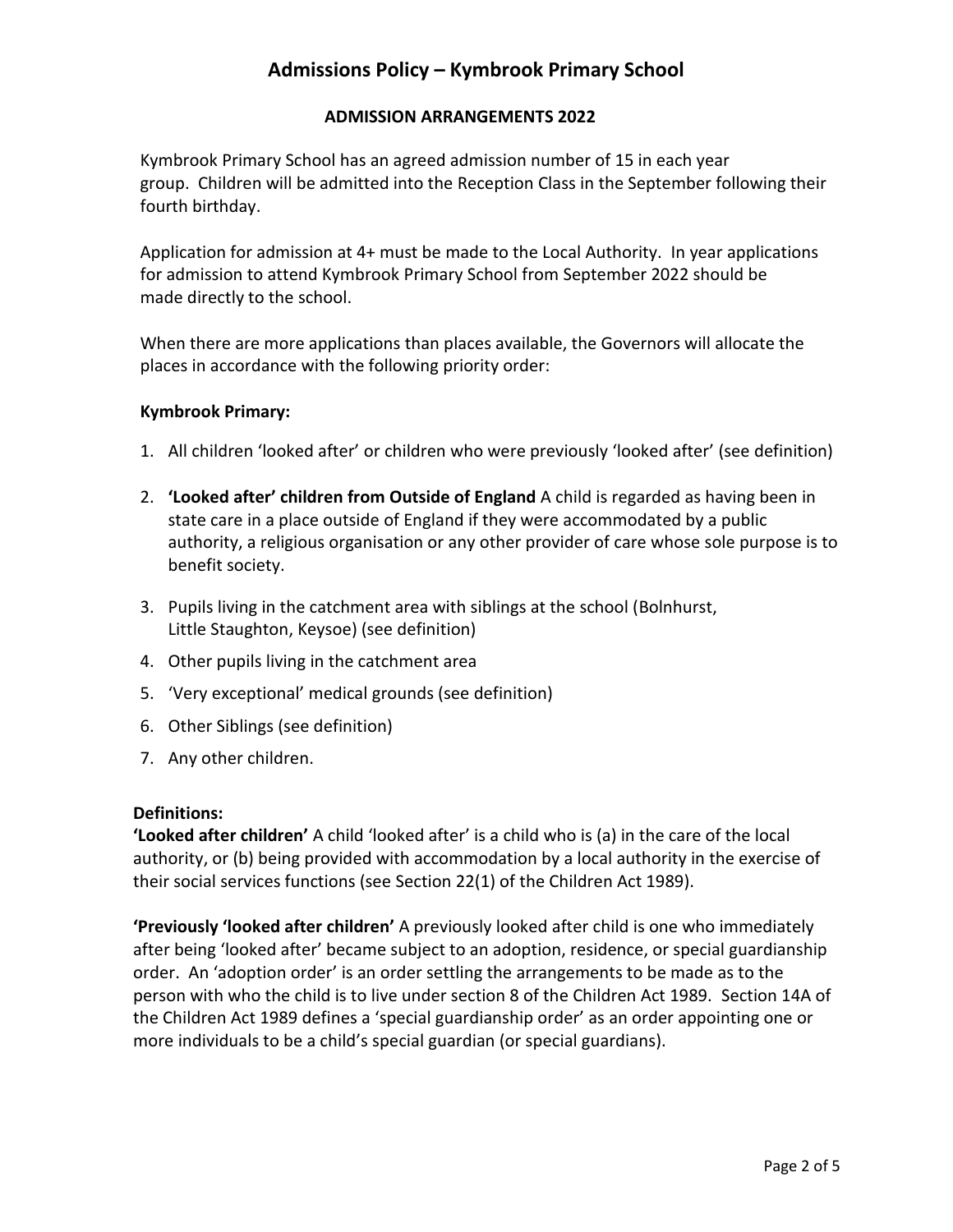# **Admissions Policy – Kymbrook Primary School**

## **'Looked after' children from Outside of England**

A child is regarded as having been in state care in a place outside of England if they were accommodated by a public authority, a religious organisation or any other provider of care whose sole purpose is to benefit society.

**Sibling** – A sibling refers to a brother or sister, half brother or sister, adopted brother or sister, step brother or sister or the child of the parent/carer's partner, and in every case the child should be living at the same address. The sibling must be in the school at the time of application and be likely to remain in the school at the proposed date of admission.

**Very Exceptional' Medical Grounds** – *'*Very exceptional' medical grounds refers to cases where there are **exceptional** medical reasons which make it **essential** that a child should attend a particular school and where the preferred school is the **only** school locally that could meet the child's needs. A medical report from the child's doctor or consultant must be submitted with the application form, setting out valid medical reasons why it is essential for the child to be admitted to the school in question and the difficulties that would be caused if the child had to attend another school. The Governors reserve the right to seek further information in order to determine whether it is essential for a child to be admitted to the preferred school on medical grounds. Admission on medical grounds cannot be considered where the medical condition relates to that of a parent/carer, brother or sister or other relative/childminder.

**Home Address** – A pupil's home address will be regarded as the address of the parents/carer with parental responsibility with whom the child normally lives. This will not usually include grandparents, aunts or uncles. Where a child spends time with parents/carers at more than one address, the address used to allocate a school place will be the one at which the pupil is ordinarily resident and where the child spends the majority of the school week (Monday to Fridays) including nights. If there is any query on the home address this will be checked against *original* official documentation, e.g. council tax bill, a recent utility bill (gas, electricity, water) a rental agreement, child benefit annual statement or family tax credit information.

### **Please note:**

If applying these criteria results in there being more children with an equal right to admission to the school that the number of available places, the tie break will be distance from the school, measured in a straight line, using the Authority's computerised measuring system, with those living closer to the school receiving higher priority. The Local Authority will measure from the address point of the pupil's home to the school's pedestrian gate. Priority is not given within each criterion to children who meet other criteria.

A waiting list will be maintained until the end of the Autumn Term 2022 in line with the coordinated scheme for admissions.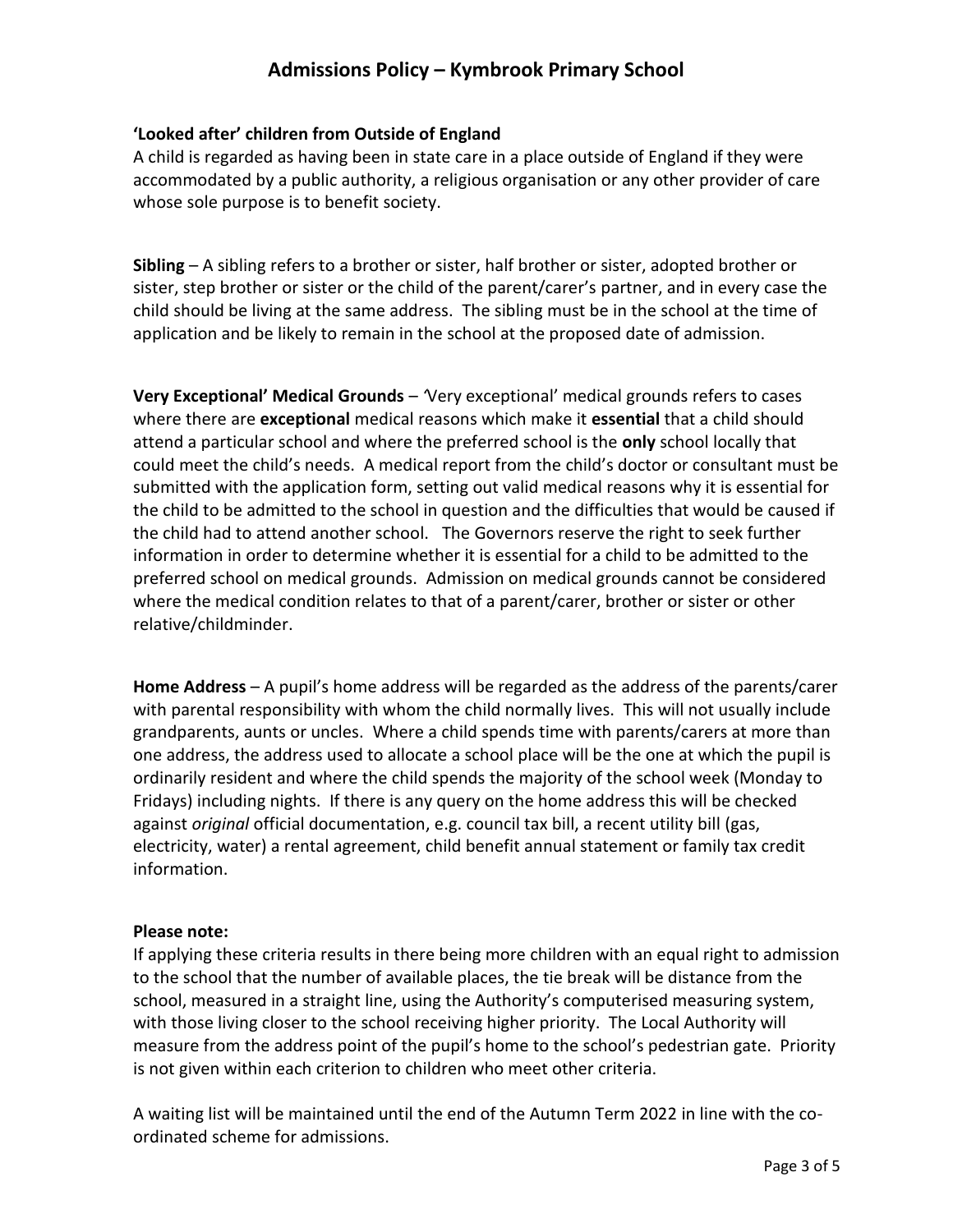The Local Authority will normally offer a place at the catchment area school if parents apply for a place at that school during the normal admissions round. However, a place at the catchment area school cannot be guaranteed. If a pupil moves into the catchment area outside the normal admissions round (or after the allocation process has begun) it may be more difficult to offer a place at the catchment area school if this would mean exceeding the admission number at the school. In this case, a place will normally be offered at the next nearest school or academy which caters for pupils of the same age and has places available.

Pupils who have an Education Health Care Plan (EHCP) are required to be admitted to the school which is named, even if the school is full. Pupils identified for admission through the Fair Access Protocol will also be admitted even if the school is full.

### **Admissions above the published admission number:**

The Bedford Borough Admissions Forum has agreed the following exceptions which may result in the admission number for a school being exceeded:

## **For the normal admission round**:

The admission of catchment area pupils, where the parent has expressed a preference (whether first, second or third), for the catchment school as part of the normal admission round and in accordance with the published admission arrangements. This is not, however, a guarantee of a place.

# **For In Year Admissions:**

- The admission of pupils who have an EHCP which names the school, when that pupil has either been assessed or moved into the area outside the normal admissions round.
- The admission of pupils in accordance with the Fair Access Process.

 The admission of pupils who have moved into the area, where there is no other suitable school within a reasonable travelling distance, or where the admission of an additional catchment area child would not prejudice the provision of efficient education or the efficient use of resources. Before admitting children under this exception, the Governing Body will consult with the Local Authority who will be able to advise whether the first of these conditions applies.

 The admission of a looked after or previously looked after child (as defined in the School Admissions Code) outside of the normal admissions round.

The admission of a twin or children from multiple births.

 The admission of a child in very exceptional circumstances in which the Local Authority and the Headteacher are in agreement that not to agree to admit the child would be perverse.

• Depending on numbers in other year groups and because the school operates a mixed year group structure, the school can exercise discretion and exceed numbers in one year group.